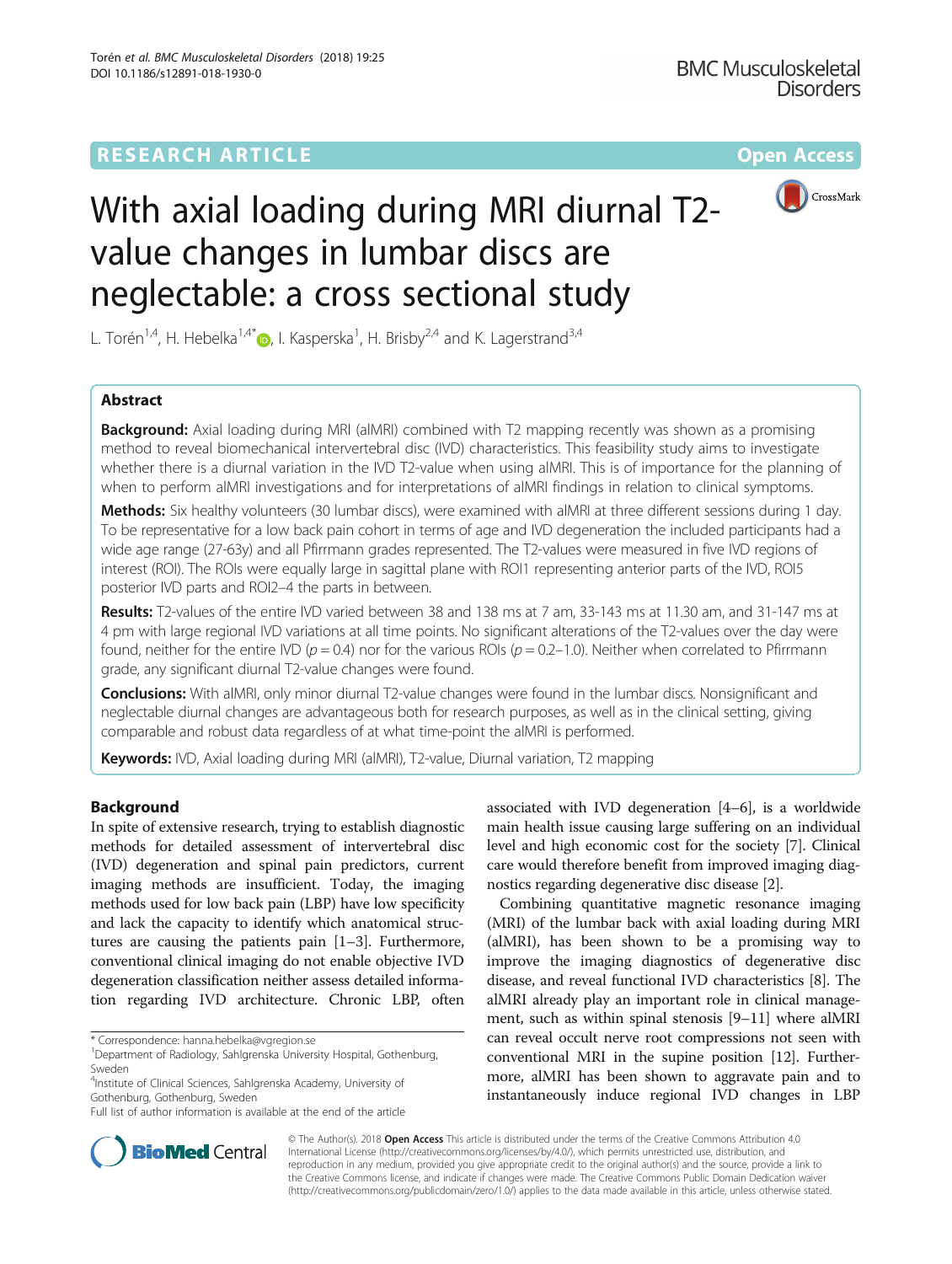patients [\[8](#page-7-0), [13\]](#page-7-0), with increased T2-values of the anterior annulus fibrosus (AF) and nucleus pulposus (NP) respectively with decreased T2-values of the posterior AF [[8](#page-7-0)]. Quantitative T2-values are known to correlate to hydration grade with an inverse correlation to degeneration grade of the IVD [[8](#page-7-0), [14\]](#page-7-0). Quantitative MRI may, thus, enable early detection of global and regional biochemical changes in the IVD that cannot be seen morphologically with qualitative MRI [[15](#page-7-0)].

The IVDs have been demonstrated to have a dynamic behavior over the day. De Puky et al. showed that on a macroscopic level the diurnal load diminished the height of the IVDs with about 1%, which was then restored during rest [\[16](#page-7-0)]. They also found that degenerated IVDs did not alter as much in height as non-degenerated IVDs. Qualitative MRI studies of the IVD have proposed that diurnal load alters the hydration grade of various sub-regions of the IVDs [\[17\]](#page-7-0). Quantitative MRI of young volunteers has revealed diurnal changes of T2-values in entire IVDs and in different sub-regions of the IVDs [[18](#page-7-0)–[21](#page-7-0)], indicating a dynamic displacement of water between the sub-regions [[18](#page-7-0), [19](#page-7-0)]. To our knowledge, it has not yet been investigated if and how the T2-values vary over the day with alMRI.

Since previous studies indicate that the molecular equilibrium in the IVDs might be different in the compressive state and that the compressive force generated by axial load instantly alters the global biochemical IVD composition [[8, 22\]](#page-7-0), one may assume that the diurnal behavior of the alMRI T2-values would be different for the compressive state.

This feasibility study aims to investigate whether there is a diurnal variation in the IVD T2-value when using alMRI.

This is of importance for the planning of when to perform alMRI investigations and for interpretations of alMRI findings in relation to clinical symptoms.

## Methods

## Participants

In this cross sectional study six healthy volunteers were examined with alMRI, at three time points during 1 day, with 30 lumbar IVDs analyzed. None of the volunteers suffered from any known medical history of back pain or spine related disease. The inclusion of the volunteers aimed to largely reflect a LBP cohort in terms of age and IVD degeneration (four men, mean age: 38y, age range 27-63y and two women, mean age: 37y, age 28–46y), with all Pfirrmann grades represented.

## Image acquisition

Each volunteer was investigated at three different sessions during the same day. Every session consisted of one MRI scan with the spine in an unloaded position (referred to as uMRI) instantly followed by one scan with alMRI. The first session was at 07 am, the second at 11.30 am and the last at 04 pm. No restrictions regarding activity were imposed before or between sessions. The alMRI was carried out in supine position with a loading device (DynaWell compression device, Dynawell diagnostics AB, Las Vegas, NV, USA), set at half the body weight of the actual volunteer. During uMRI, the lower leg of the volunteer rested on a foam support of 10 cm height, resulting in slight bending of the hip and knee joints. During alMRI, a cushion of approximately 8 cm height was used between the bed and the lumbar back, creating a lumbar lordosis in order to simulate normal upright position [\[23\]](#page-7-0).

The MR-images were acquired with a Siemens Magnetom Aera 1,5 T scanner (Erlangen, Germany). The scan protocol consisted of a sagittal turbo spin echo (TSE) T1 weighted (w) sequence, a sagittal TSE T2w sequence and an axial TSE T2w sequence. A sagittal multi echo spin echo (SE) T2-sequence was incorporated at the end of the protocol enabling sagittal T2-maps to be calculated. High quality standardized T2-maps  $(256 \times 256$  matrix, slice thickness 3.5 mm, FOV  $220 \times 220$  mm<sup>2</sup>, NEX: 1) were finally reconstructed.

## Image analysis

All image analysis were made by a radiology resident, supervised by an experienced radiologist. Degeneration of the IVDs were graded according to the Pfirrmann classification [[24](#page-7-0)]. To enable further image analysis, multiplanar reconstructions were made from the T1w-sequences. 10 mm thick (in order to enable volumetric IVD analysis) midsagittal slices of sagittal TSE T1w-sequences were fused with sagittal SE T2-mapping sequences using software from syngovia (Siemens, Erlangen Germany).

The entire IVD was delineated in the sagittal plane using the polygonal region of interest (ROI) tool. Craniocaudally, the IVD was delineated by the endplates and anterioposteriorly by the anterior longitudinal ligament and the posterior longitudinal ligament. The entire IVD was further divided into five volumetric subregions with equal length in the sagittal plane, referred to as ROI1 to ROI5. Thus, ROI1 corresponded to the anterior parts of the IVD, ROI5 the posterior IVD parts and ROI2–4 the regions in between (Fig. [1\)](#page-2-0).

The mean T2-time and standard deviation of the mean T2-time were assessed for the entire IVDs and for each sub-region, on both alMRI and uMRI. To ensure reliable measurements, blinded inter-rater agreement was performed before initiating the study. This was done on 5 clinical LBP patients, in which both uMRI and alMRI had been performed. 36 IVDs were measured with approximately half evaluated at alMRI. Inter-rater agreement was substantial for ROI1 and almost perfect regarding ROI2–5 (Table [1](#page-2-0)) [[25](#page-7-0), [26](#page-7-0)]. To test the robustness of the scanning, three repeated scans with alMRI and three repeated scans with uMRI were made on one volunteer at the same session.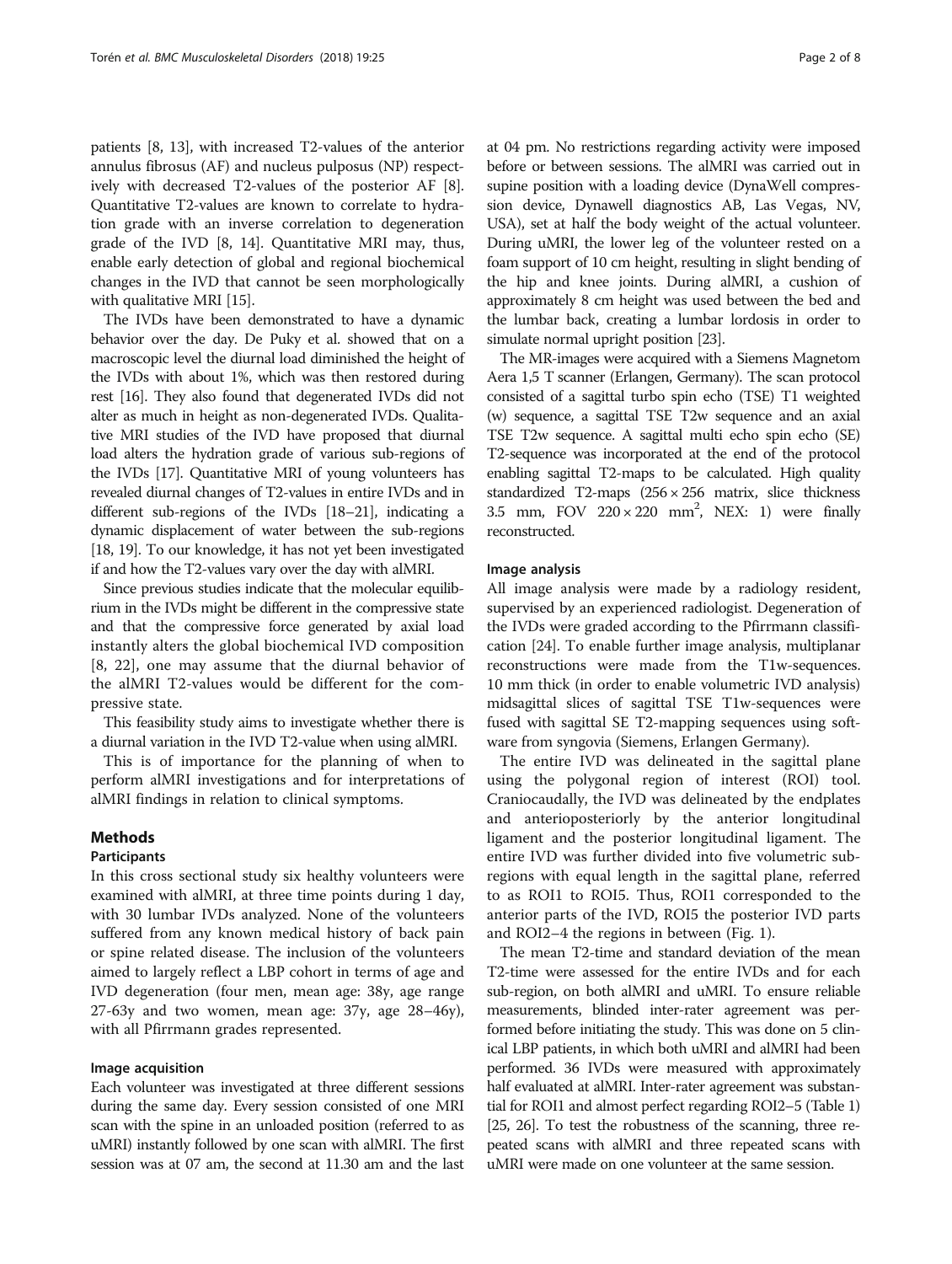<span id="page-2-0"></span>

### **Statistics**

If not otherwise stated, all T2-values are expressed as mean. The variation was defined as the standard deviation (SD) of the mean. For comparison between differences in T2-values over day, a parametric paired  $t$  test was applied. Non-parametric Spearman rank correlation were used for analyzing T2-values in groups with different Pfirrmann grades. All tests were two-sided, statistical significance was defined as  $p < 0.05$ . The software used for analyzing data was IBM SPSS Statistics for Windows, Version 22.0 (Armonk, NY: IBM Corp, USA). Reliability of ROI measurements for inter-rater agreement was performed using Intra-class correlation coefficients (ICC), model 2, with 95% confidence intervals (CI). The coefficients were interpreted using Cronbach's alpha. Intrarater agreement has previously been reported [[8\]](#page-7-0).

### Results

## alMRI T2-values over the day for the entire IVDs and sub-regions

The alMRI T2-value slightly decreased over the day in ROI2 to ROI4, from 102 ms (ROI2), 128 ms (ROI3) and 118 ms (ROI4) in the morning to 94 ms, 121 ms and 111 ms, respectively in the afternoon (Fig. [2/](#page-3-0)Table [2](#page-3-0)).

| <b>Table 1</b> ICC measurements for each ROI |  |
|----------------------------------------------|--|
|----------------------------------------------|--|

| ROI $(n = 36)$ | ICC  | 95% CI        |
|----------------|------|---------------|
|                | 0.79 | $0.62 - 0.89$ |
| $\mathcal{L}$  | 0.95 | $0.90 - 0.97$ |
| 3              | 0.99 | $0.97 - 0.99$ |
| 4              | 0.98 | $0.96 - 0.99$ |
| 5              | 0.86 | $0.74 - 0.99$ |

ICC for inter-rater measurements for each ROI with corresponding 95% CI (confidence interval)

Thus, small alterations in absolute numbers of alMRI T2-values over the day were discerned. However, no significant changes were found (Table [2](#page-3-0)), neither for the entire IVDs nor for the separate sub-regions. For all comparative analyzes, the  $p$ -values were larger than 0.2.

## uMRI T2-values over the day for the entire IVDs and sub-regions

Neither for the entire IVDs nor for the separate subregions were any significant diurnal alterations found with uMRI. P-values larger than 0.2 were found for all comparative analyzes (Fig. [3\)](#page-4-0).

#### Comparison of T2-values between alMRI and uMRI

When IVDs were compared between alMRI and uMRI, alterations in T2-values were seen for every sub-region both in the morning, at lunchtime and in the afternoon session. For example, mean T2-value for uMRI in ROI1 was 30 ms (SD 11 ms) compared to 35 ms (SD 12 ms) with alMRI, corresponding to an increase of 17%. Likewise, a decrease of 20% in the mean T2-value was seen in ROI5, where the mean T2-value was 59 ms (SD 19 ms) for uMRI and 47 ms (SD 14 ms) for alMRI.

## alMRI T2-values over the day in relation to Pfirrmann grading

Among the volunteers investigated IVDs with all Pfirrmann grades were represented (Fig. [4](#page-5-0)), including one IVD with Pfirrmann grade 5. This IVD, localized at L5-S1, was so severely degenerated that only the most 3 ventral ROIs were enabled to be outlined. Most of the IVDs were Pfirrmann grade 2 (Fig. [4](#page-5-0)). Large diversity of T2-values were detected between all the investigated IVDs. At the morning session, the alMRI T2-values of the entire IVD varied between 38 and 138 ms, at lunch between 33 and 143 ms, whereas the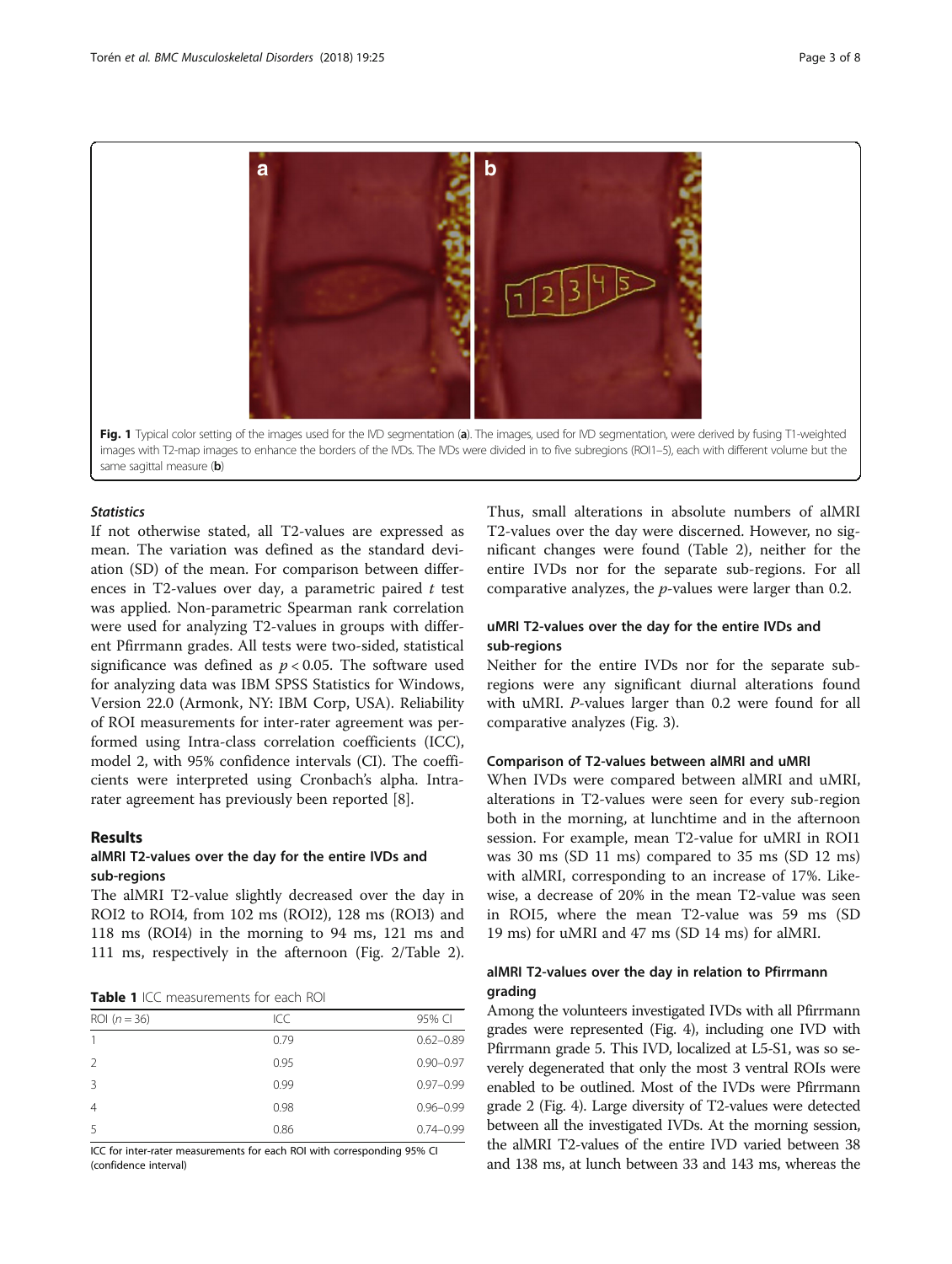<span id="page-3-0"></span>

|                 | all       |    | ROI1      |    | ROI <sub>2</sub> |    | ROI3      |    | ROI4      |    | ROI5      |    |
|-----------------|-----------|----|-----------|----|------------------|----|-----------|----|-----------|----|-----------|----|
|                 | mean      | SD | mean      | SD | mean             | SD | mean      | SD | mean      | SD | mean      | SD |
| uMRI            |           |    |           |    |                  |    |           |    |           |    |           |    |
| 7am             | 92        | 15 | 30        | 8  | 88               | 23 | 124       | 28 | 123       | 35 | 59        | 17 |
| 11.30am         | 88        | 9  | 28        | 9  | 86               | 25 | 115       | 20 | 116       | 23 | 62        | 18 |
| 4pm             | 85        | 12 | 28        | 7  | 82               | 25 | 111       | 24 | 110       | 21 | 61        | 25 |
| alMRI           |           |    |           |    |                  |    |           |    |           |    |           |    |
| 7am             | 94        | 15 | 35        | 11 | 102              | 28 | 128       | 28 | 118       | 36 | 47        | 12 |
| 11.30am         | 91        | 15 | 33        | 9  | 100              | 24 | 123       | 31 | 116       | 30 | 49        | 9  |
| 4pm             | 87        | 14 | 33        | 9  | 94               | 28 | 121       | 31 | 111       | 33 | 42        | 12 |
| uMRI            |           |    |           |    |                  |    |           |    |           |    |           |    |
| 7am vs. 11.30am | $p = 0.8$ |    | $p = 0.4$ |    | $p = 1.0$        |    | $p = 0.7$ |    | $p = 0.6$ |    | $p = 0.8$ |    |
| 7am vs. 4pm     | $p = 0.5$ |    | $p = 0.4$ |    | $p = 0.7$        |    | $p = 0.4$ |    | $p = 0.2$ |    | $p = 0.6$ |    |
| 11.30am vs. 4pm | $p = 0.5$ |    | $p = 0.8$ |    | $p = 0.8$        |    | $p = 0.6$ |    | $p = 0.4$ |    | $p = 0.6$ |    |
| alMRI           |           |    |           |    |                  |    |           |    |           |    |           |    |
| 7am vs. 11.30am | $p = 0.5$ |    | $p = 0.5$ |    | $p = 0.9$        |    | $p = 0.7$ |    | $p = 0.8$ |    | $p = 0.8$ |    |
| 7am vs. 4pm     | $p = 0.4$ |    | $p = 0.9$ |    | $p = 0.6$        |    | $p = 0.5$ |    | $p = 0.6$ |    | $p = 0.2$ |    |
| 11.30am vs. 4pm | $p = 0.7$ |    | $p = 0.6$ |    | $p = 0.6$        |    | $p = 1$   |    | $p = 0.7$ |    | $p = 0.6$ |    |
| uMRI - alMRI    |           |    |           |    |                  |    |           |    |           |    |           |    |
| 7am vs. 11.30am | $p = 0.3$ |    | $p = 0.8$ |    | $p = 0.8$        |    | $p = 0.9$ |    | $p = 0.9$ |    | $p = 0.5$ |    |
| 7am vs. 4pm     | $p = 0.4$ |    | $p = 0.8$ |    | $p = 0.8$        |    | $p = 0.5$ |    | $p = 0.2$ |    | $p = 0.5$ |    |
| 11.30am vs. 4pm | $p = 0.5$ |    | $p = 0.9$ |    | $p = 0.9$        |    | $p = 0.5$ |    | $p = 0.3$ |    | $p = 1$   |    |

| Table 2 Mean T2-value at all time instances for all sub-regions |
|-----------------------------------------------------------------|
|-----------------------------------------------------------------|

Mean T2-value (ms) at all time instances for all regions of interest (ROI), both with conventional supine MRI (uMRI) and with axial loading during MRI (alMRI). P-value (p) for the T2-value change between all time instances are displayed both with uMRI, alMRI as well as the change between (uMRI-alMRI)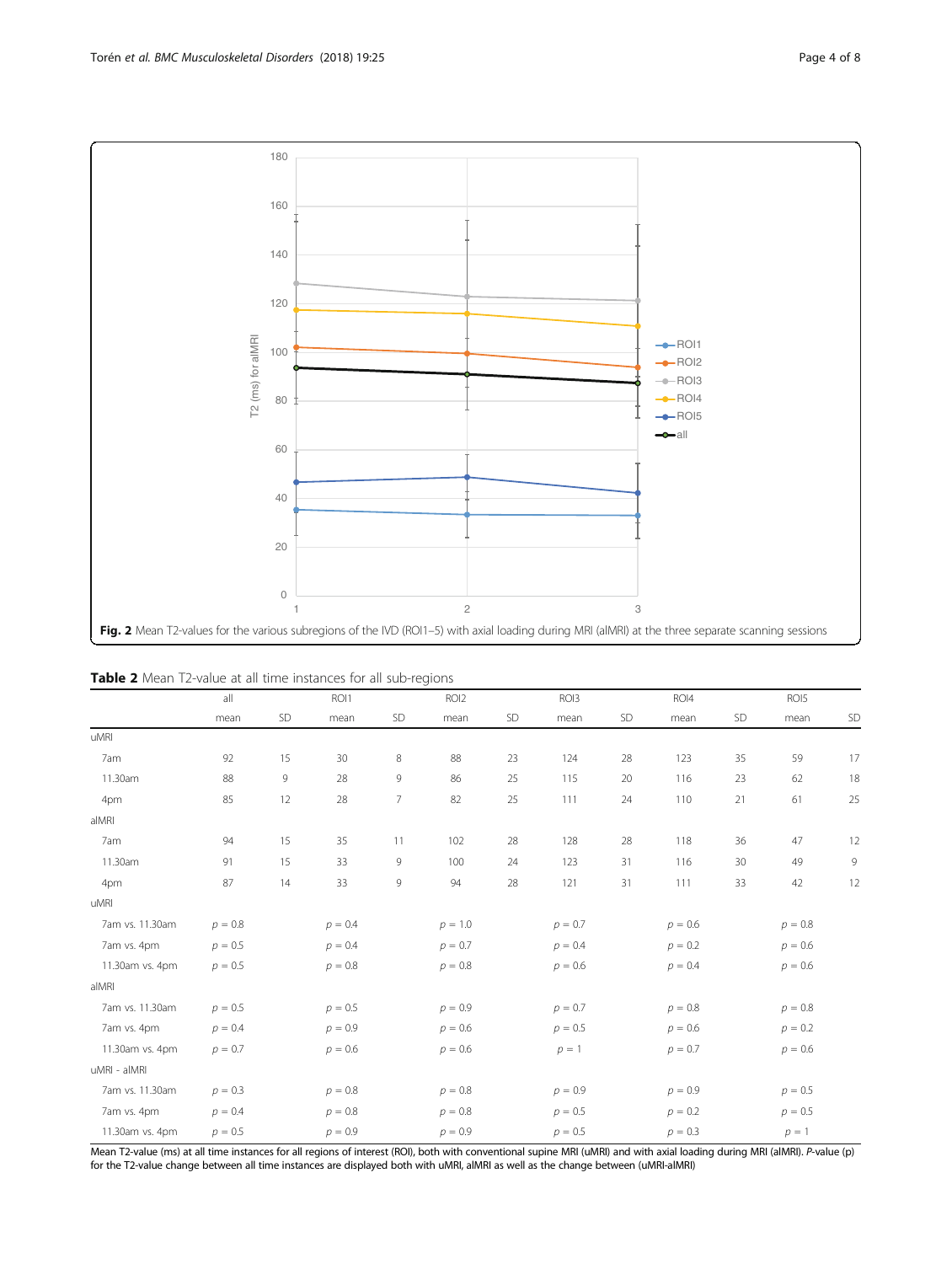<span id="page-4-0"></span>

afternoon T2-values varied between 31 to 147 ms. Thus, the difference between the highest and lowest T2-values of the various IVDs were over 300% (Fig. [4](#page-5-0)). Degenerated IVDs had, in general, lower T2-values. For example, the highest T2-value assessed in an IVD with Pfirrmann grade 5 was 39 ms while the highest value for the entire IVD with Pfirrmann grade 1 was 147 ms. Large regional variations were further seen in non-degenerated IVDs. In a Pfirrmann grade 1 disc for example, the mean alMRI T2-value in the morning was 35 ms in ROI1, 102 ms in ROI2, 128 ms in ROI3, 118 ms in ROI4 and 47 ms in ROI5. In degenerated IVDs, the regional variations were much smaller. In the IVD with Pfirrmann grade 5, the highest T2 value found was 52 ms (ROI3) while the lowest T2 value found was 32 ms (ROI2). When the alMRI T2-values were correlated to Pfirrmann grade, however, no significant changes over the day could be revealed neither on entire IVD level nor within the various sub-regions.

## Reliability measurements

Repetitive scans of the same volunteer showed robustness of the scanning with only minor T2-value variations, however, a 10% alteration was seen at one occasion with alMRI at level L5-S1 between scan 1 (36 ms, SD 14 ms) and scan 2 (40 ms, SD 15 ms). Intra-rater measurements are displayed in Table [1.](#page-2-0)

#### **Discussion**

The key findings in this study, investigating the diurnal variations of alMRI T2-values, were the minor changes and lack of significant diurnal alterations in the IVDs, neither for the entire IVD nor in its various sub-regions. It was also found that the diurnal alterations in the examined sub-regions of the IVDs were negligible compared to the large differences in mean T2-values between the sub-regions. These findings are of importance both in the clinical setting and for research purposes since alMRI scans can, based on these findings, be performed at any time of the day.

In several studies, the loading of the spine has been shown to affect quantitative MRI parameters of the IVD [[8, 22, 27](#page-7-0)–[29\]](#page-7-0). For example, Nilsson et al. showed that when the IVDs were compressed the T2-values increased in the ventral parts of the IVDs respectively decreased in its posterior parts [\[8\]](#page-7-0). Analogously, Stelzender et al. displayed that when the IVDs were unloaded, the T2-values decreased in the ventral part of the IVD and increased in the posterior part of the IVDs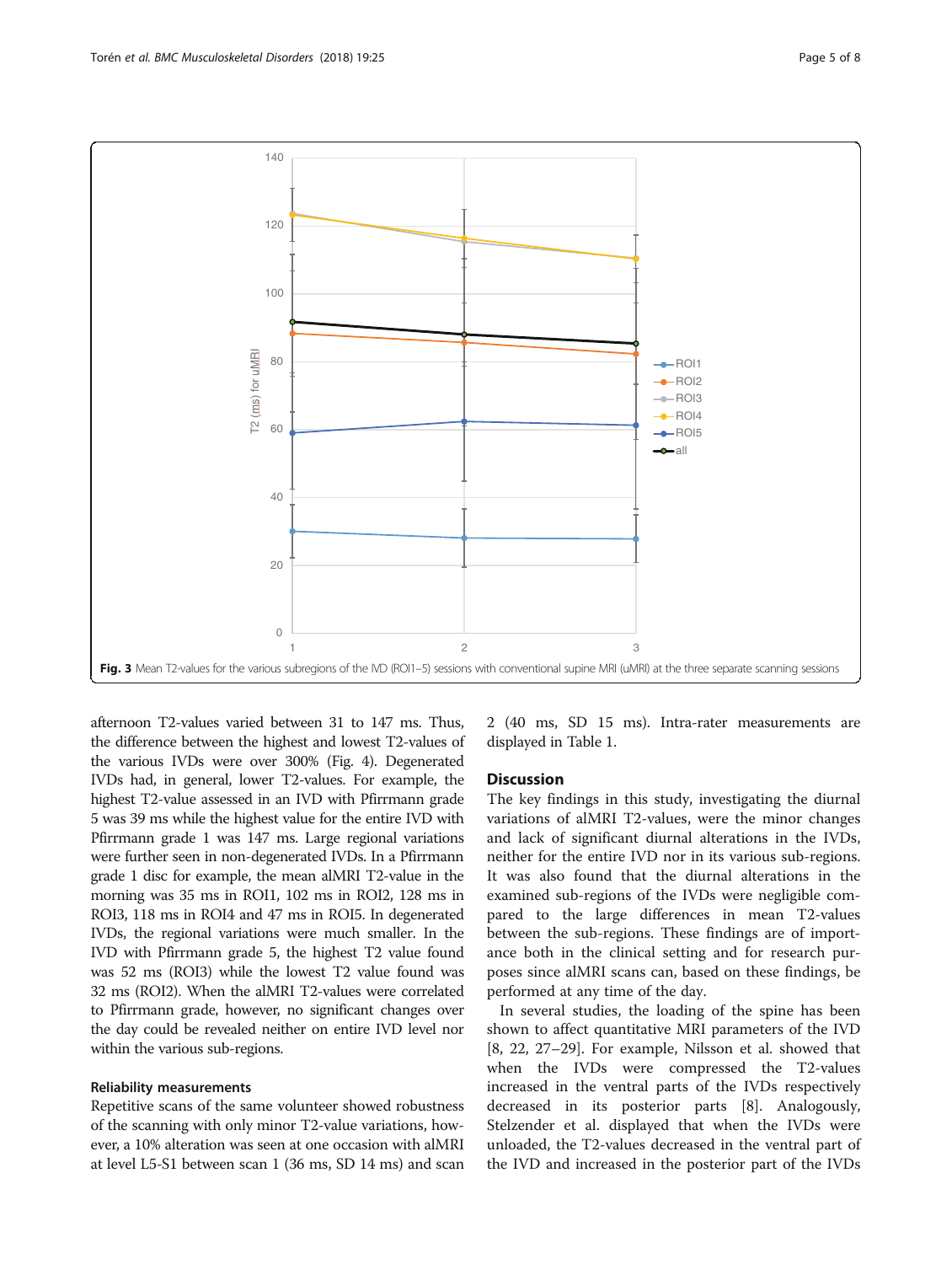[[30\]](#page-7-0). Axial loading compresses the IVDs and introduce another microscopic equilibrium within the IVD, i.e. structural alteration between water, collagen and proteoglycans, different from that of the non-compressed state. Furthermore, Mwale et al. displayed that compressive load of the IVD has a greater impact on quantitative MR parameters than matrix degradation (trypsin digestion) while mechanical IVD properties (compressive modulus, hydraulic permeability and swelling pressure), predominantly are affected by matrix degradation [[22\]](#page-7-0). Thus, alMRI combined with quantitative MRI has the potential to reveal functional IVD characteristics and the current study importantly display that there is no need to standardize when to perform such scans.

Contrary to previous studies on young volunteers, in which diminishing T2-values of NP and increasing T2-values of AF have been displayed [[18, 19\]](#page-7-0), no significant diurnal alteration of uMRI T2-values were found. These divergent results could partly be caused by small sample size, but are most likely explained by a higher mean age (38 years) and increased degeneration grade in the current cohort, chosen to be representative for LBP patients. For example, Zhu et al. had a mean age of 25 years in their population (20 subjects) with no subject older than 31 years [[18](#page-7-0)] and Ludescher et al. studied no subject older than 29 years (6 subjects) [\[19](#page-7-0)]. The lack of significant diurnal T2 value variations with uMRI found in the current study were expected as age and degeneration grade are established as factors diminishing diurnal variations of T2-values with uMRI [\[21](#page-7-0)].

In concordance with previous uMRI studies [\[18, 21](#page-7-0)], T2-values of entire IVDs were low in degenerated IVDs and displayed less variation between various sub-regions compared to IVDs without degeneration. These findings are anticipated. Macromolecules, as proteoglycans, are key factors for the water holding capacity of the IVDs. In degenerated IVDs, the amount of proteoglycans relative collagen is reduced in general and in the NP in particular. Hence the capacity of holding water is reduced

<span id="page-5-0"></span>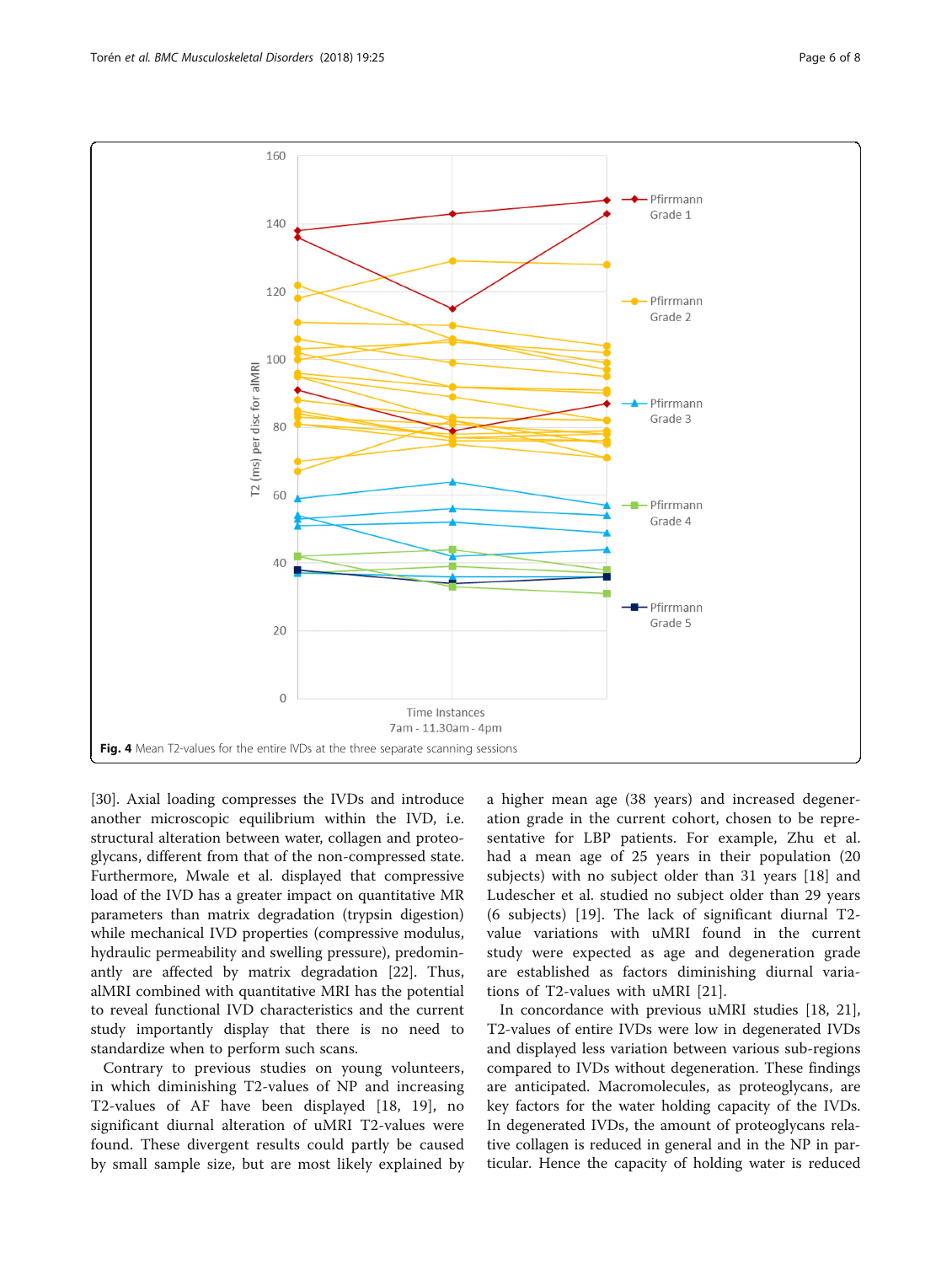and also, the water is distributed more equally in the degenerated IVDs which is reflected by lower and more uniform T2-values [[18, 21, 31](#page-7-0)].

The current study delineated the entire IVD, also outermost parts near the endplates. In previous studies, various sub-regions have been delineated as preset rectangular or circular areas [\[18, 21](#page-7-0), [31](#page-7-0)], not following the proper IVD shape. Furthermore 10 mm sagittal slices with mapped T2-values were analyzed compared to 3–5 mm sagittal slices in previous studies [\[19, 21, 30](#page-7-0)]. The increased slice thickness, combined with a delineation covering the entire IVD may reduce errors from local irregularities in the IVDs structure. For example, radial or circumferential fissures in the AF may be filled with gelatinous content from the NP pressed out in the periphery when applying axial load on the IVD, influencing the T2-values in an arbitrary way. The predominant theory is that water is pressed out from NP to the AF during diurnal IVD loading [\[21\]](#page-7-0). Theoretically, one could argue that a shift of water from the NP to the periphery may not be as obvious when the entire IVD is delineated, as when using smaller regions, since even the craniocaudal parts of the AF are covered. On the other hand, the delineation in the current study is a more fair way to assess the IVDs. Different ways of delineating the IVDs might however aggravate comparisons between various studies.

This study was designed to enable detection of altered alMRI T2-values during the day. To strengthen the study, three scanning sessions were performed over the day, instead of two scanning sessions per day which have previously been used [[18, 19\]](#page-7-0). Another important strength of this study is that the investigated volunteers are representative of a LBP cohort, covering a large age range with a broad spread with respect to IVD degeneration. As such, the study design makes the results applicable in the clinical setting.

## Limitations

Only a small number of volunteers were included in the present study. Since there is a lack of similar studies, in which quantitative T2-mapping measurements are performed with alMRI, estimation of the sample size was based on expected changes in regional IVD T2-values over the day for unloaded MRI [\[19](#page-7-0), [25\]](#page-7-0). With a diurnal effect of 10%, a sample size of 5 individuals and 25 IVDs should be sufficient at 80% power with 95% significance and two sided test. One extra healthy volunteer was included in the study to ensure power. With alMRI, however, the effect size was found to be much smaller and, hence, no statistical significance could be verified. Significant or not, the diurnal changes during alMRI were small and thus likely not clinically relevant. Hence, the alMRI method can be considered as robust over the day. Moreover, the included volunteers were well

representative for a LBP cohort, with all degenerations grades represented, and thus these data likely are more clinically relevant compared to results from study cohorts with younger mean age and less degenerated IVDs.

## Conclusion

With alMRI, only minor diurnal T2-value changes were found in the lumbar discs. Nonsignificant and neglectable diurnal changes are advantageous both for research purposes, as well as in the clinical setting, giving comparable and robust data regardless of at what time-point the alMRI is performed.

#### Abbreviations

AF: Annulus fibrosus; alMRI: Axial loading during MRI; CI: Confidence interval; ICC: Intra-class correlation coefficients; IVD: Intervertebral disc; LBP: Low back pain; NP: Nucleus pulposus; ROI: Region of interest; SD: Standard deviation; SE: Spin echo; TSE: Turbo spin echo; uMRI: MRI with the spine in an unloaded position; w: Weighted

#### Acknowledgements

Not applicable

#### Funding

The authors acknowledge the financial support from C4I center, Sahlgrenska University Hospital and from Konrad and Helfrid Johanssons fundation. Financial support has been used to cover expenses for examinations and for manuscript writing.

#### Availability of data and materials

The datasets used and/or analyzed during the current study are available from the corresponding author on reasonable request.

#### Authors' contributions

KL and HH are responsible for the study design. LT and HH performed the measurement of T2 values. KL performed the statistical analysis. KL, HH, LT, IK and HB analyzed and interpreted the patient data. LT and HH were major contributors in writing the manuscript. IK performed the MRI examinations and was responsible for the administration regarding ethical considerations of the study. All authors read and approved the final manuscript.

#### Ethics approval and consent to participate

Ethical approval was obtained by the Regional Ethics Review Board at the region of Västra Götaland, Gothenburg, Sweden (Dnr 888–14). All procedures performed were in accordance with the Regional Ethics Review Board and with the 1964 Helsinki declaration and its later amendments or comparable ethical standards. Oral and written informed consent was obtained from all individual participants included in the study.

#### Consent for publication

Not applicable

#### Competing interests

The authors declare that they have no competing interests.

#### Publisher's Note

Springer Nature remains neutral with regard to jurisdictional claims in published maps and institutional affiliations.

#### Author details

<sup>1</sup>Department of Radiology, Sahlgrenska University Hospital, Gothenburg Sweden. <sup>2</sup> Department of Orthopaedics, Sahlgrenska University Hospital Gothenburg, Sweden. <sup>3</sup>Department of Medical Physics and Techniques Sahlgrenska University Hospital, Gothenburg, Sweden. <sup>4</sup>Institute of Clinical Sciences, Sahlgrenska Academy, University of Gothenburg, Gothenburg, Sweden.